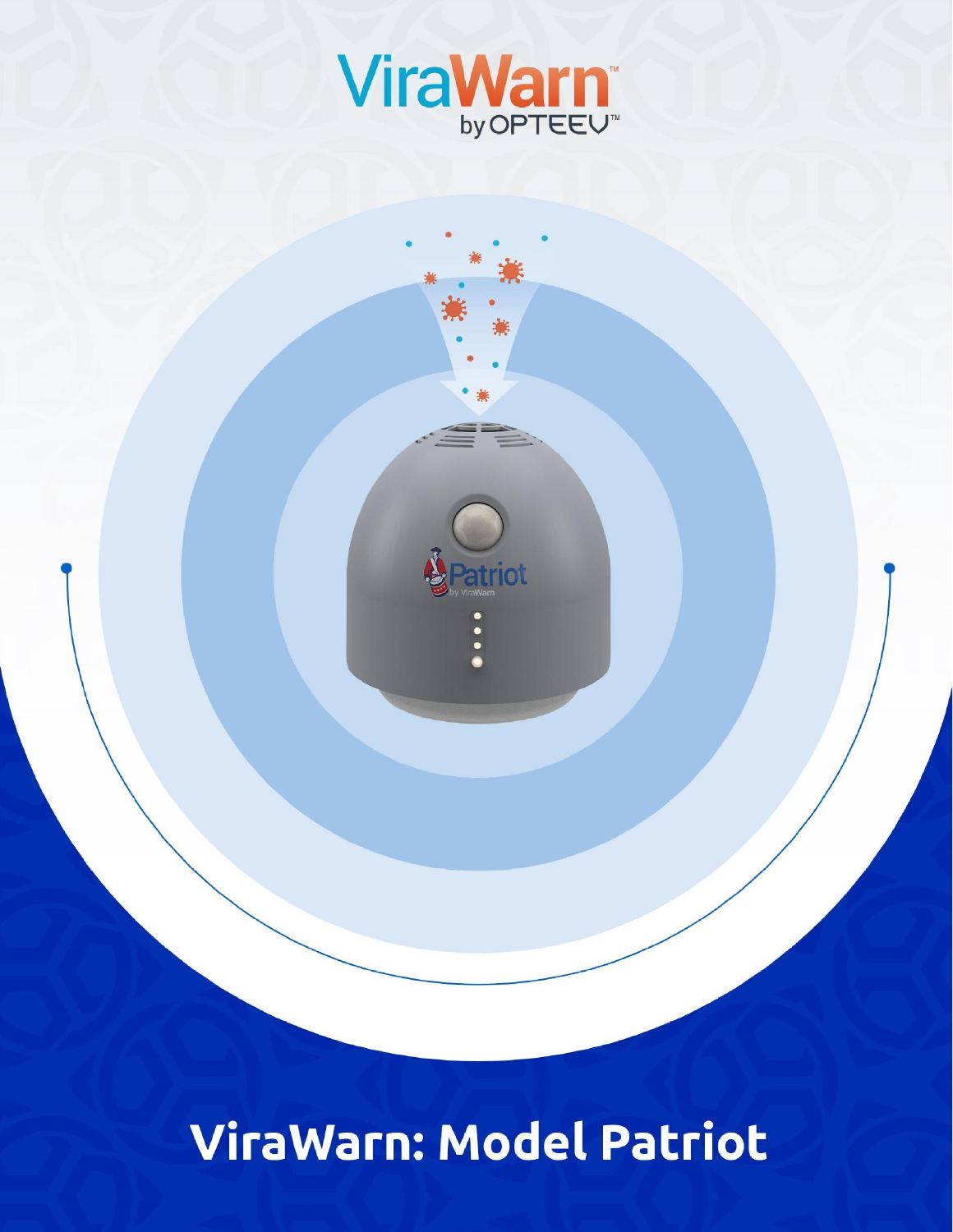**Getting Started with ViraWarn** 

#### **ViraWarn: Model Patriot**

### **Table of Contents**

#### <span id="page-1-0"></span>**Overview**

Congratulations on your purchase of a **ViraWarn Patriot Founders Edition**, a viral detection system. We thank you, and we are here to support your effective use of the product. This document covers the ViraWarn Model Patriot.

Please use this document to properly operate your ViraWarn Patriot. For new ViraWarn Patriot customers, we suggest you read through the entire document before starting. If you have experienced the product, and only need specific instructions, please use the table of contents to navigate to the information you need.

For any further assistance you can reach out to Opteev support team at +1-443-457-1370 or you can send your queries at [support@opteev.com.](mailto:support@opteev.com)

Let's get started!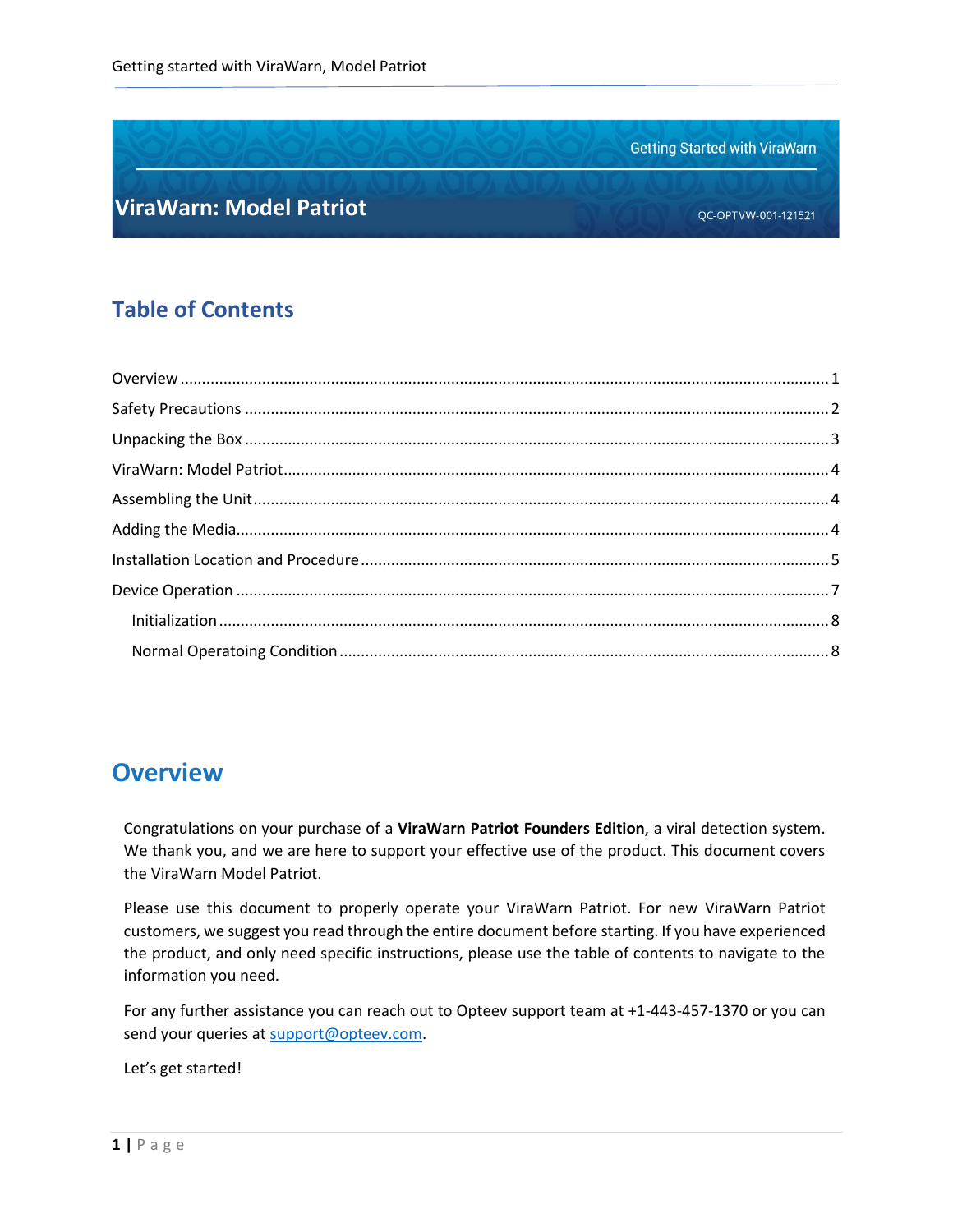## **Safety Precautions**

The following points should be followed:

- 1. ViraWarn Patriot must only be used for the purposes described in this manual.
- 2. ViraWarn Patriot is intended for indoor use only.
- 3. ViraWarn Patriot should not be used or stored in direct or reflected sunlight.
- 4. ViraWarn Patriot should be operated & stored at temperatures between 50°F 90°F (10°C 32°C).
- 5. Store ViraWarn Patriot in a clean and dry area.
- 6. Do not submerge ViraWarn Patriot in water.
- 7. Do not drop ViraWarn Patriot.
- 8. Follow the instructions given in the manual to replace the refill bottles.
- 9. Do not disassemble ViraWarn Patriot.
- 10. Do not tilt ViraWarn Patriot after adding media in the detector chamber.
- <span id="page-2-0"></span>11. If you experience problems with your ViraWarn Patriot, contact Opteev support.

**!IMPORTANT:** The manufacturer reserves the right to alter the specifications of this product without prior notice

### **Unpacking the Box**

Your ViraWarn Patriot VW-X box should include:

- ViraWarn Patriot (**Figure 1**)
- One power cable
- One refillable detector chamber (**Figure 2**)
- Six refill bottles (**Figure 3**)
- ViraWarn Patriot Quick-Start Guide



**Figure 1 ViraWarn: Model Patriot**

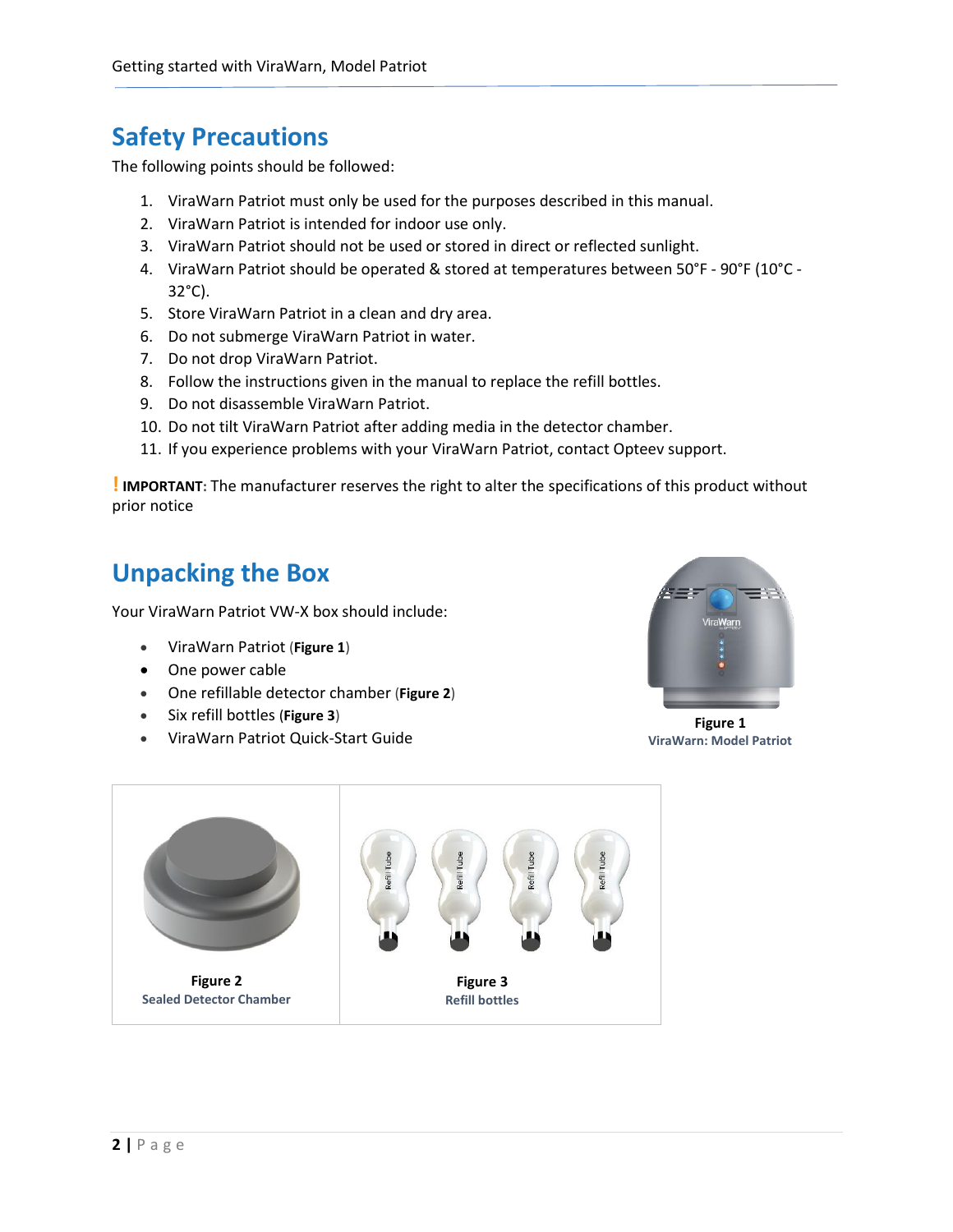# **ViraWarn: Model Patriot**



**Figure 4**

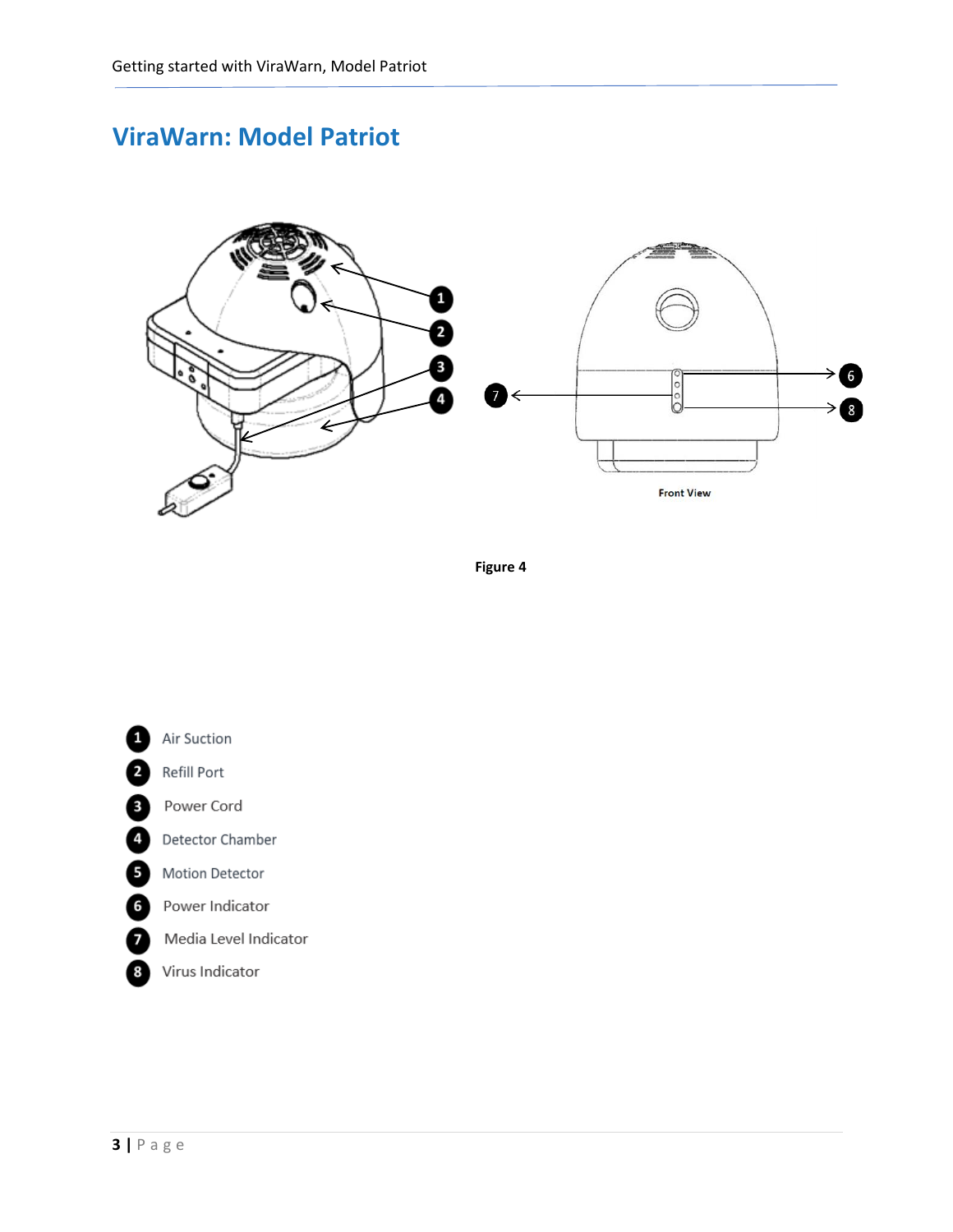# **Assembling the Unit**

- 1. Remove the ViraWarn Patriot and a detector chamber from the box.
- 2. Attach the detector chamber to the ViraWarn Patriot by rotating it in a clockwise direction as shown in **Figure 5**.
- 3. Place the assembled unit on a sturdy platform, preferably on a table or a desk.





## <span id="page-4-0"></span>**Adding the Media**

- 1. Remove two refill bottles from the ViraWarn Patriot box **(Figure 6)**.
- 2. Rotate the cap to open the tube of one bottle/tube **(Figure 7)**. (**DO NOT** throw away the cap).
- 3. Invert and insert the bottle through the refill port and hold it a little bit up as shown in **Figure 8**. Ensure the seal has been broken when inserted into the refill port. Before removing it, make sure the tube is empty.
- 4. Empty the second bottle in the same manner.
- 5. Discard the empty refill bottle.
- 6. **IMPORTANT:** To achieve proper functioning, fill or refill the ViraWarn Patriot using two (2) refill tubes

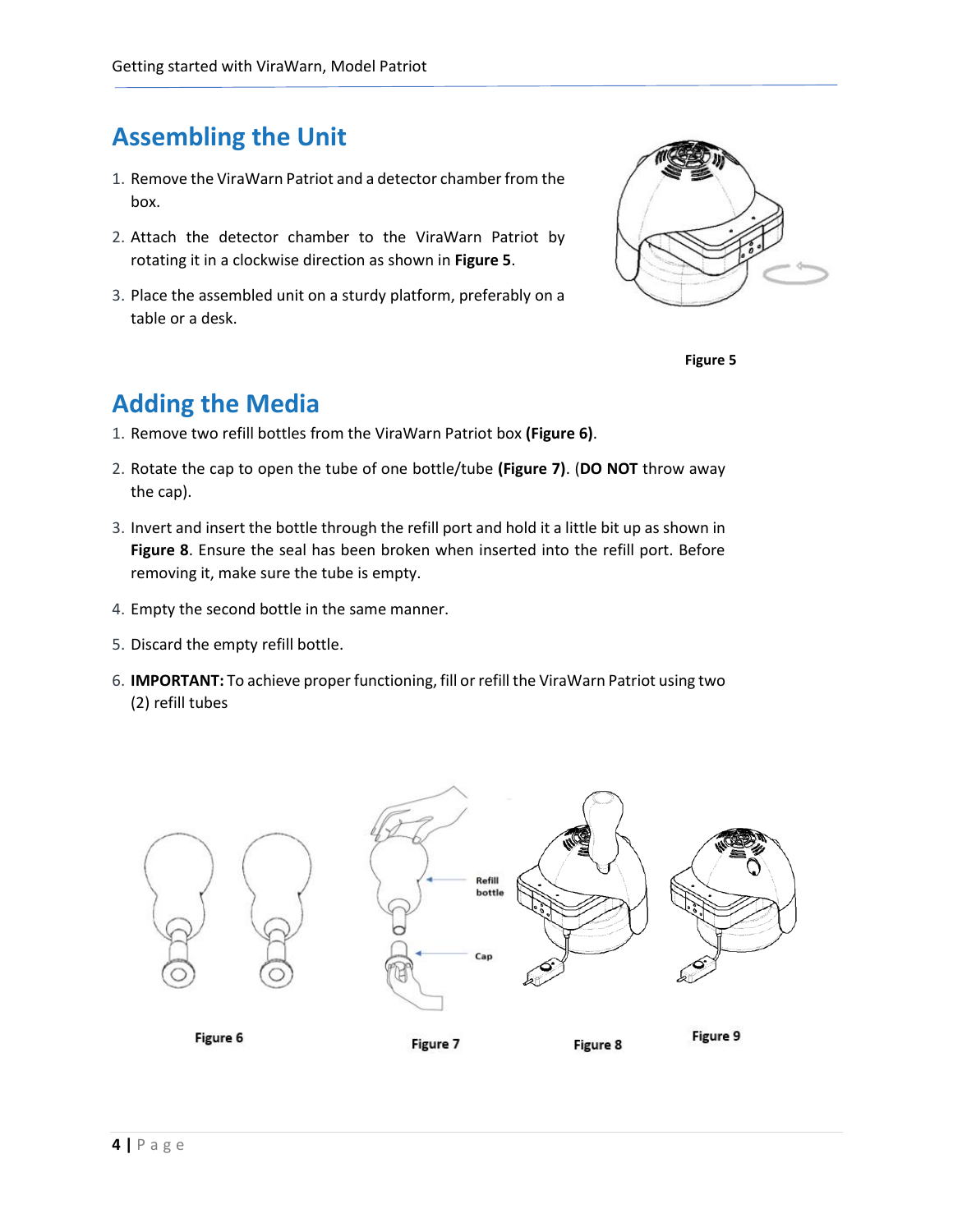### <span id="page-5-0"></span>**Installation Location and Procedure**



 **WARNING**: After adding the media, do not tilt the ViraWarn Patriot.

Maximum capacity of the detector chamber is with two refill bottles. Please do not overfill the detector chamber.

ViraWarn Patriot comes with a power cord.

After adding the media, you can power up the ViraWarn Patriot by plugging the power cord into wall outlet as shown in **Figure 10.** Note, the micro-USB portion of the power cord plugs in the bottom side of the ViraWarn unit.



**Figure 10**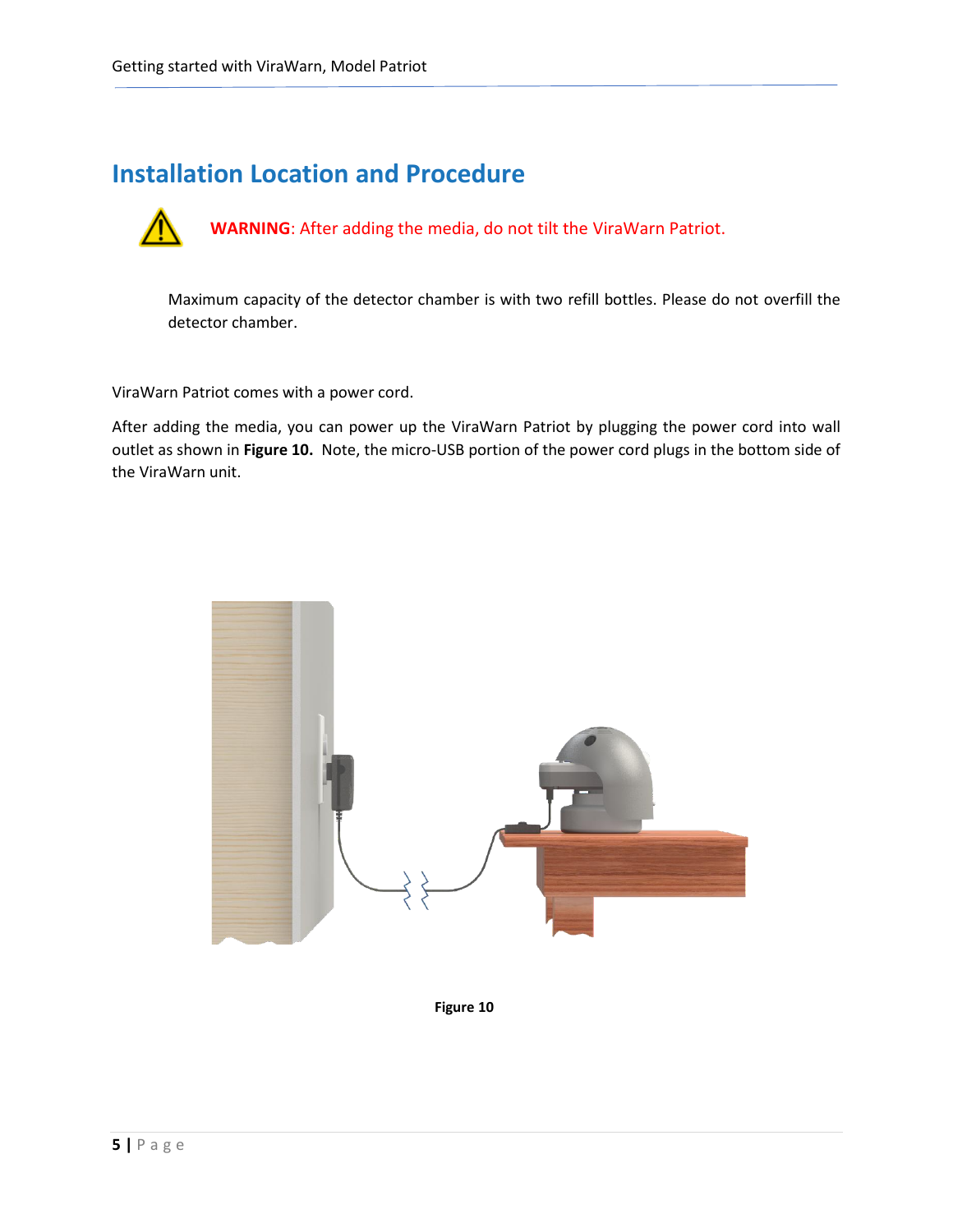### **Device Operation:**

Place ViraWarn Patriot on a steady flat surface and power it up by plugging the power cord into a wall outlet.



**Figure 11**

The lights (LEDs) in the front indicate the states of various functionalities (**Table 1**) of ViraWarn Patriot.

| <b>INDICATION</b>      | <b>COLOR</b>             |
|------------------------|--------------------------|
| <b>Power Input</b>     | <b>WHITE</b>             |
| <b>Media Level</b>     | WHITE (steady/blink)     |
| <b>Virus Detection</b> | GREEN/RED (steady/blink) |
|                        |                          |

*Table-1*

ViraWarn Patriot uses different indications during initialization & normal operating condition.

#### **Initialization:**

Once the ViraWarn Patriot is powered on, it enters the initialization state.

- 1. There will be a one-time buzzer sound to indicate the initialization process.
- 2. The fan will run for ten (10) minutes in its default configuration, if the container is not empty else it will run for five (5) seconds if the container is empty.
- 3. The power light will have a steady white glow indicating power input to your ViraWarn Patriot.
- 4. The media level indicator indicates the level of liquid media present in the detector chamber. This light will be activated once the device exits the initialization phase.
- 5. The virus detection light is for viral load status in the closed room. During initialization this will blink in green.